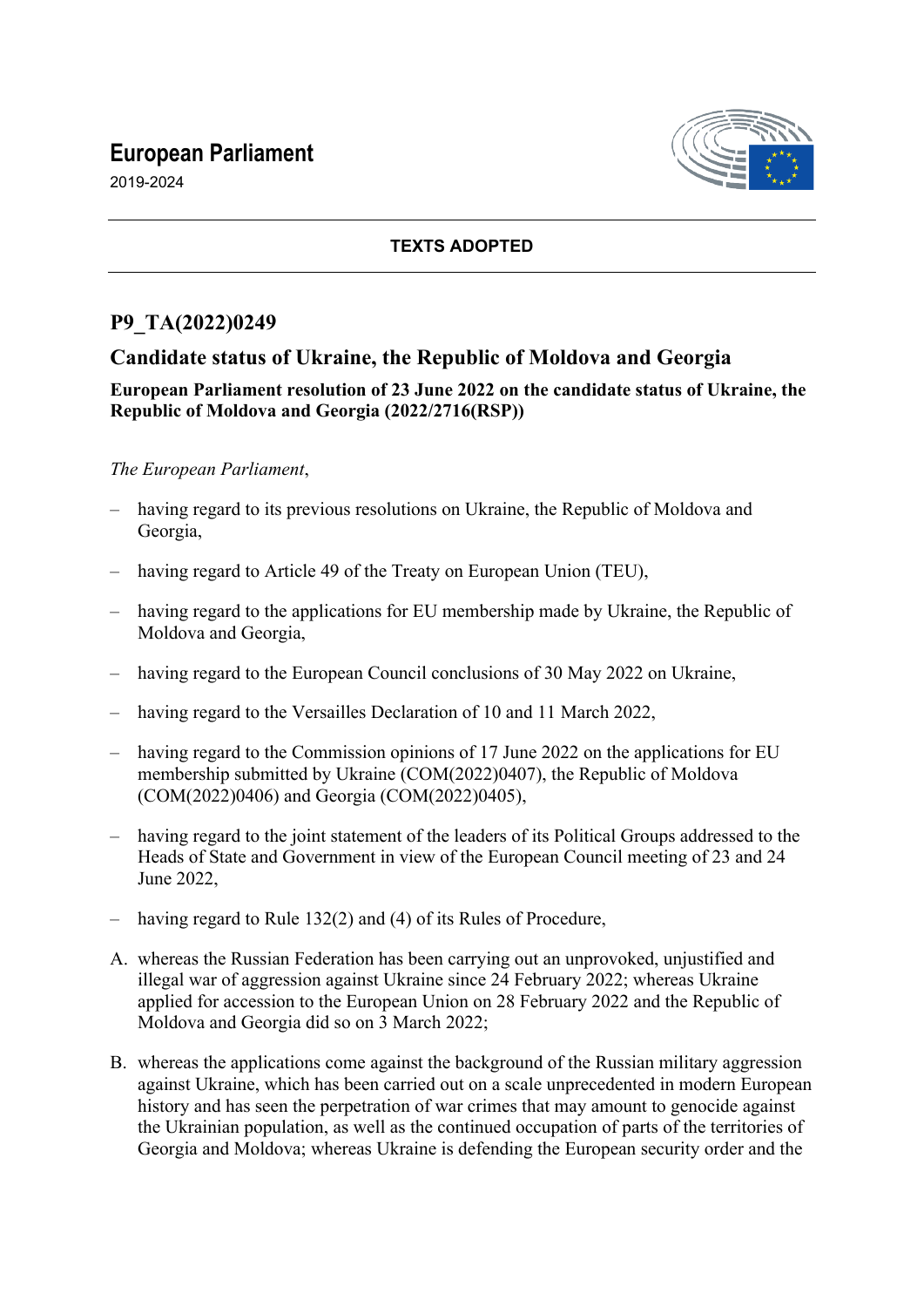principles on which it was built, such as the Helsinki Final Act and the Charter of Paris for a New Europe;

- C. whereas according to Article 49 TEU, 'any European State which respects the values referred to in Article 2 and is committed to promoting them may apply to become a member of the Union';
- D. whereas there is no 'fast-track' for EU membership and whereas accession remains a merit-based and structured process which requires the fulfilment of the EU membership criteria and is dependent on the effective implementation of reforms and the transposition of the EU *acquis*;
- E. whereas the Council exceptionally swiftly requested that the Commission submit its opinions on the EU membership applications of Ukraine, the Republic of Moldova and Georgia;
- F. whereas the Versailles Declaration of 10 and 11 March 2022 stated the European Council's acknowledgement of the European aspirations and the European choice of Ukraine;
- G. whereas the people of Ukraine, the Republic of Moldova and Georgia have for years consistently demonstrated unwavering support for the European course of their countries, embracing European principles and values; whereas similar aspirations to live in a free, sovereign and democratic country are expressed by the majority of the people of Belarus who oppose the Russian-backed regime of Lukashenka;
- H. whereas past developments have shown that non-enlargement has a massive strategic cost and can undermine security and stability on our continent;
- I. whereas the EU's relations with Ukraine, the Republic of Moldova and Georgia are based on ambitious association agreements and deep and comprehensive free trade areas (AA/DCFTAs), creating a conducive environment for political association, legislative approximation and economic integration, which are crucial elements of a future accession process; whereas the full implementation of the AA/DCFTAs still needs to be achieved;
- J. whereas Ukraine, the Republic of Moldova and Georgia all submitted both EU accession questionnaires in record time, demonstrating not only their great commitment to the EU's values, but also their great ability and will to achieve these objectives;
- K. whereas on 17 June 2022, the Commission published opinions on the three applications, recommending that the Council confirm Ukraine, the Republic of Moldova and Georgia's perspectives of becoming Member States of the EU;
- L. whereas in its opinions, the Commission recommended granting Ukraine and the Republic of Moldova candidate status on the understanding that certain reform measures are taken, such as in the areas of the rule of law and the fight against corruption; whereas in the case of Georgia, the Commission recommended granting candidate status once the indicated priorities have been addressed;
- M. whereas the granting of candidate status would send a strong message of hope and solidarity to the citizens of the three countries and show that the European Union is determined to live up to the present challenges and its future vision;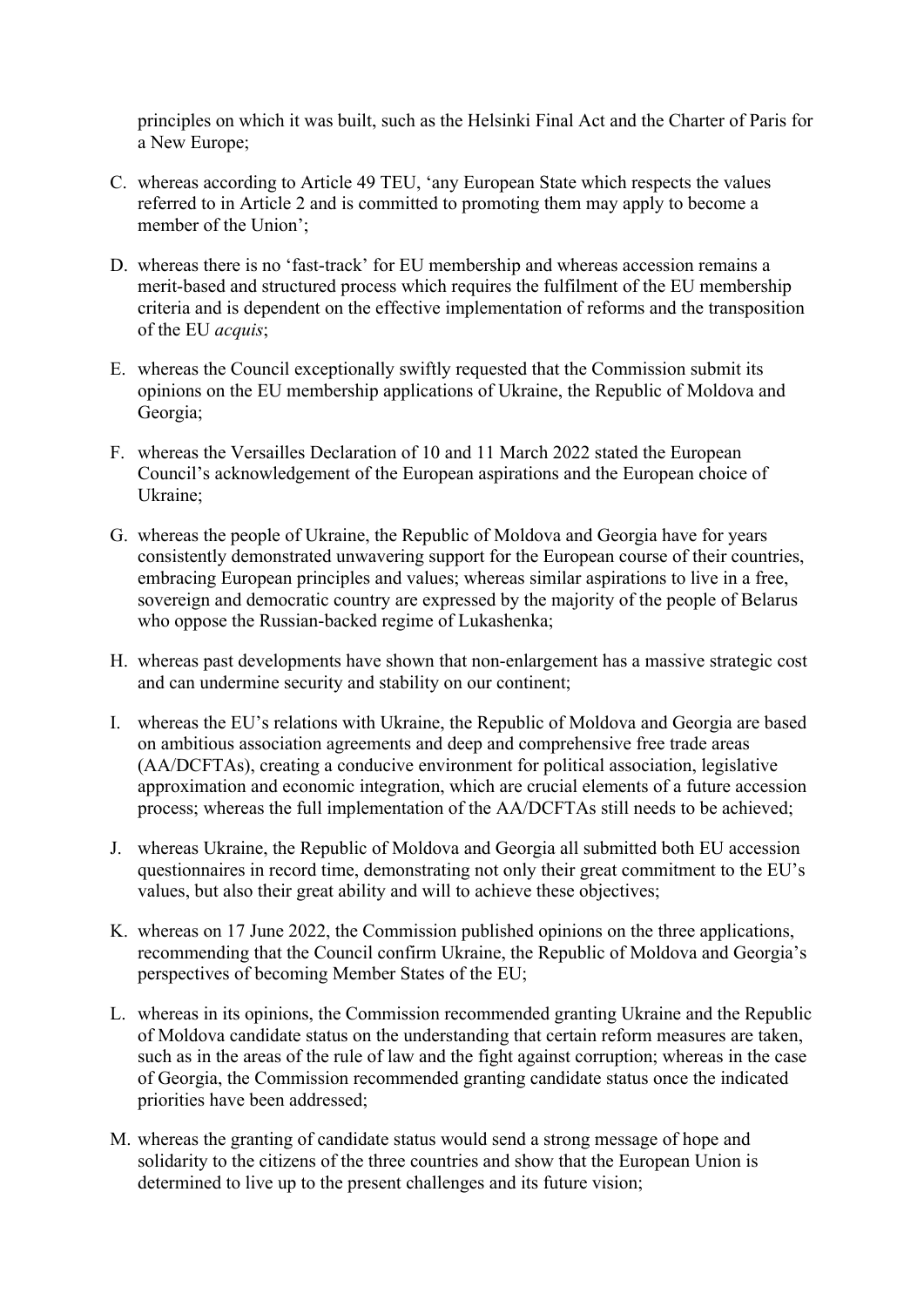- 1. Welcomes the membership applications of Ukraine, the Republic of Moldova and Georgia as an expression of the European aspirations of the people and their wish to live peacefully and in safety in free, democratic and prosperous countries that maintain good neighbourly relations with all European countries and engage in ever closer cooperation with EU Member States;
- 2. Welcomes the Commission's formal recommendation to grant EU candidate status to Ukraine and the Republic of Moldova and a European perspective for Georgia;
- 3. Calls on the Heads of State and Government who will meet as the European Council on 23 and 24 June 2022 to grant EU candidate status to Ukraine and the Republic of Moldova without delay, and to grant the same status to Georgia once its government has delivered on the indicated priorities in the Commission's opinion; underlines that the Heads of State and Government must live up to their historical responsibility and give clear political signals;
- 4. Underscores that the granting of candidate status by the European Union will equate to showing leadership, resolve and vision in today's context of the brutal Russian war of aggression against Ukraine and an attempted redefinition of the geopolitical environment and sends a clear political message that the countries in question have irreversibly chosen a European path, which has been accepted by their European partners, and should not be the subject of interference from any third parties; reiterates that the EU must continue to be a reliable partner and a credible geopolitical actor that lives up to its own principles and values by showing solidarity with those who stand up for the same ideals;
- 5. Calls on the Member States to muster the political will to re-energise the enlargement process and deliver on their promises through concrete positive steps in the accession processes of countries that seek to join the Union and deserve to be part of the European family; urges, therefore, the EU Heads of State and Government meeting on 23 and 24 June 2022 to green-light the Western Balkans enlargement process, which is currently blocked;
- 6. Recalls that in order to retain the credibility of the EU enlargement process and unlock its transformative power, the long-standing commitment towards the Western Balkan countries must be maintained and their parallel track needs to continue unaffected with more dynamism on the basis of merit, political alignment, solidarity in international matters and agreed commitments;
- 7. Underlines that accession to the EU must take place in accordance with Article 49 TEU, based on respect for the relevant procedures and conditional upon the fulfilment of the established criteria, in particular the so-called Copenhagen criteria for EU membership, and remains a merit-based process that requires adoption and implementation of relevant reforms, notably in the areas of democracy, the rule of law, human rights, a market economy and implementation of the EU *acquis*;
- 8. Invites the authorities of Ukraine, the Republic of Moldova and Georgia to unambiguously demonstrate their political determination to implement the European ambitions of their people by significantly enhancing progress with substantial reforms in order to effectively fulfil the criteria for EU membership as soon as possible;